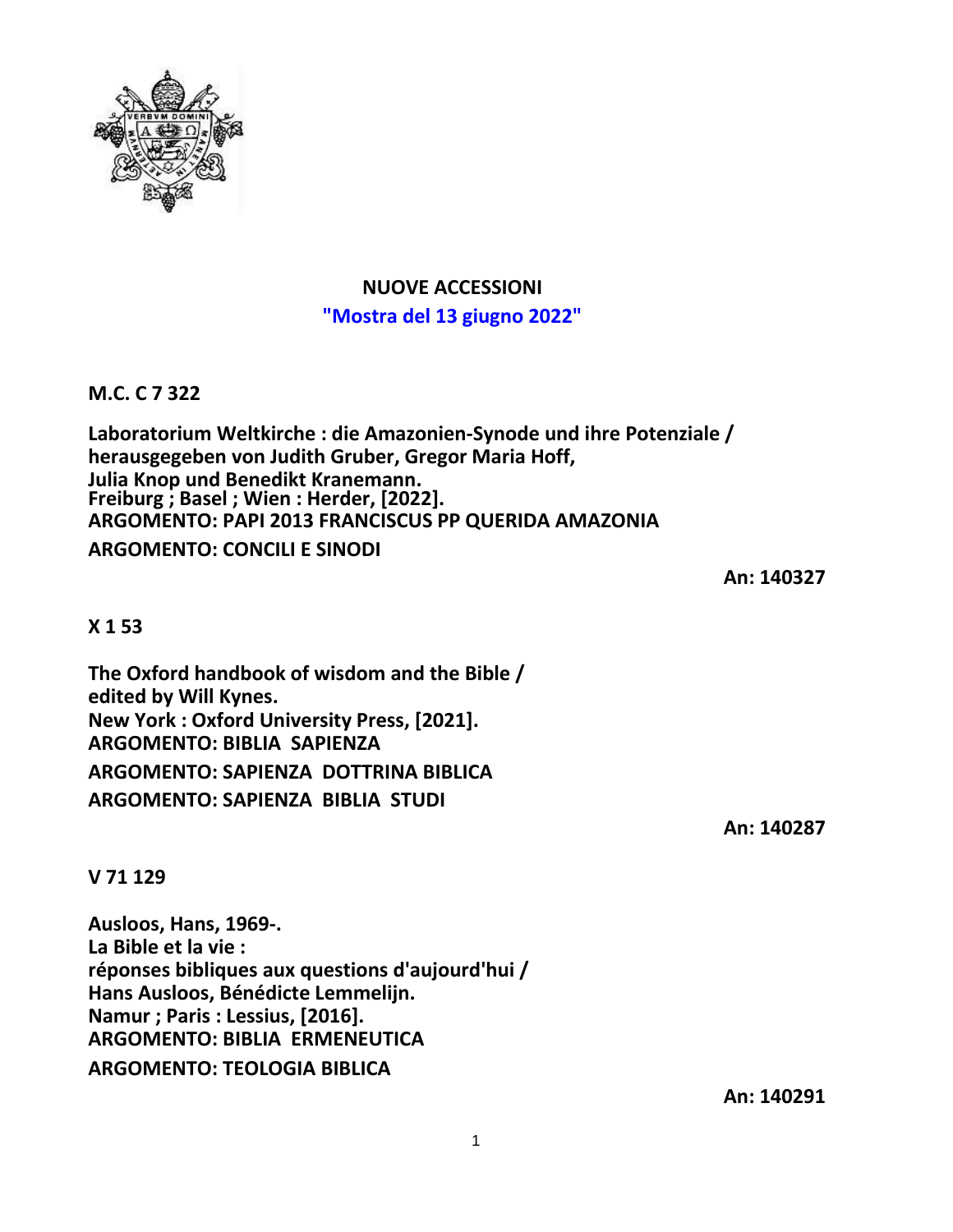**V 93 A 17**

**Chapa, Juan, sacerdote, 1956-. Qué se sabe de ... Los manuscritos del Nuevo Testamento / Juan Chapa. Estella (Navarra) : Editorial Verbo Divino, [2022]. ARGOMENTO: BIBLIA NT MANOSCRITTI**

**An: 139902**

**IX 43 A 20**

**Chrostowski, Marcin, 1985-. Księga Tobiasza : przypowieść o początkach diaspory Izraelitów w Mezopotamii / Marcin Chrostowski. Warszawa : Oficyna Wydawnicza "Vocatio", [2018]. ARGOMENTO: DIASPORA ARGOMENTO: BIBLIA VT TOBIAS INTERPRETAZIONE POLACCO**

**An: 140201**

**XVII 91 191**

**Dietrich, Jan, 1974-. Hebräisches Denken : Denkgeschichte und Denkweisen des Alten Testaments / Jan Dietrich. Göttingen : Vandenhoeck & Ruprecht, [2022]. ARGOMENTO: BIBLIA VT ANTROPOLOGIA ARGOMENTO: BIBLIA VT PSICOLOGIA ARGOMENTO: PSICOLOGIA RELIGIOSA**

**An: 140326**

**XXV 28 C 29**

**Escolano-Poveda, Marina. The Egyptian priests of the Graeco-Roman period : an analysis on the basis of the Egyptian and Graeco-Roman literary and paraliterary sources / Marina Escolano-Poveda. Wiesbaden : Harrassowitz Verlag, 2020. ARGOMENTO: EGITTO ANTICO RELIGIONE RITUALI ARGOMENTO: ASTROLOGIA EGIZIANA ARGOMENTO: EGITTO ANTICO STORIA GRECO ROMANO PERIODO**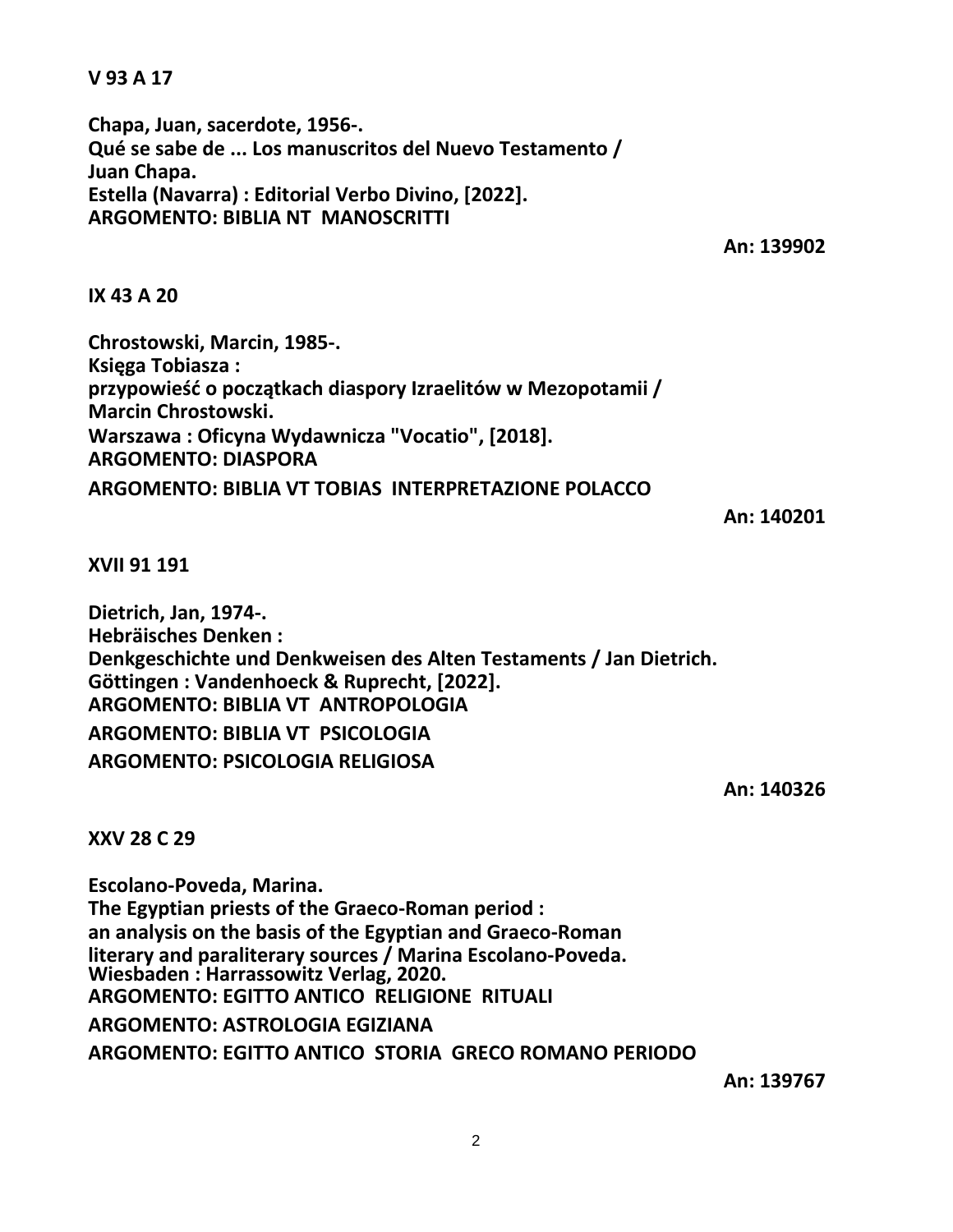**An: 140324**

3

**Reese, Ruth Anne.**

**1 Peter / Ruth Anne Reese.**

**VIII 114 B 22**

**VIII 88 14.1.1**

**Prigent, Pierre, 1928-. L'Apocalypse de Saint Jean / Pierre Prigent. Genève : Labor et Fides, 2014. ARGOMENTO: BIBLIA NT APOCALYPSIS COMMENTI FRANCESE**

**Cambridge : Cambridge University Press, 2022.**

**ARGOMENTO: BIBLIA NT PETRI I COMMENTI INGLESE**

**If God still breathes, why can't I? : black lives matter and biblical authority / Angela N. Parker ; foreword by Lisa Sharon Harper. Grand Rapids, Michigan : William B. Eerdmans Publishing Company, 2021. ARGOMENTO: BIBLIA ERMENEUTICA ARGOMENTO: CRISTIANESIMO E RAZZA An: 140323**

**V 73 123**

**ricerche sul lessico greco del processo civile e criminale romano nelle attestazioni di fonti documentarie romane / Umberto Laffi. Pavia : IUSS Press, [2013]. ARGOMENTO: GRECO LINGUA TESTI ARGOMENTO: DIRITTO ROMANO ARGOMENTO: ROMA ANTICA LEGGE**

# **XXXVI 37 A 16**

**Laffi, Umberto, 1939-. In greco per i Greci :**

**Parker, Angela N., 1971-.**

**Glancy, Jennifer A., 1960-. La schiavitù nella chiesa antica e oggi / Jennifer A. Glancy. Torino : Paideia editrice, [2022]. ARGOMENTO:**

**M.C. G 7 210**

**An: 140304**

**An: 137915**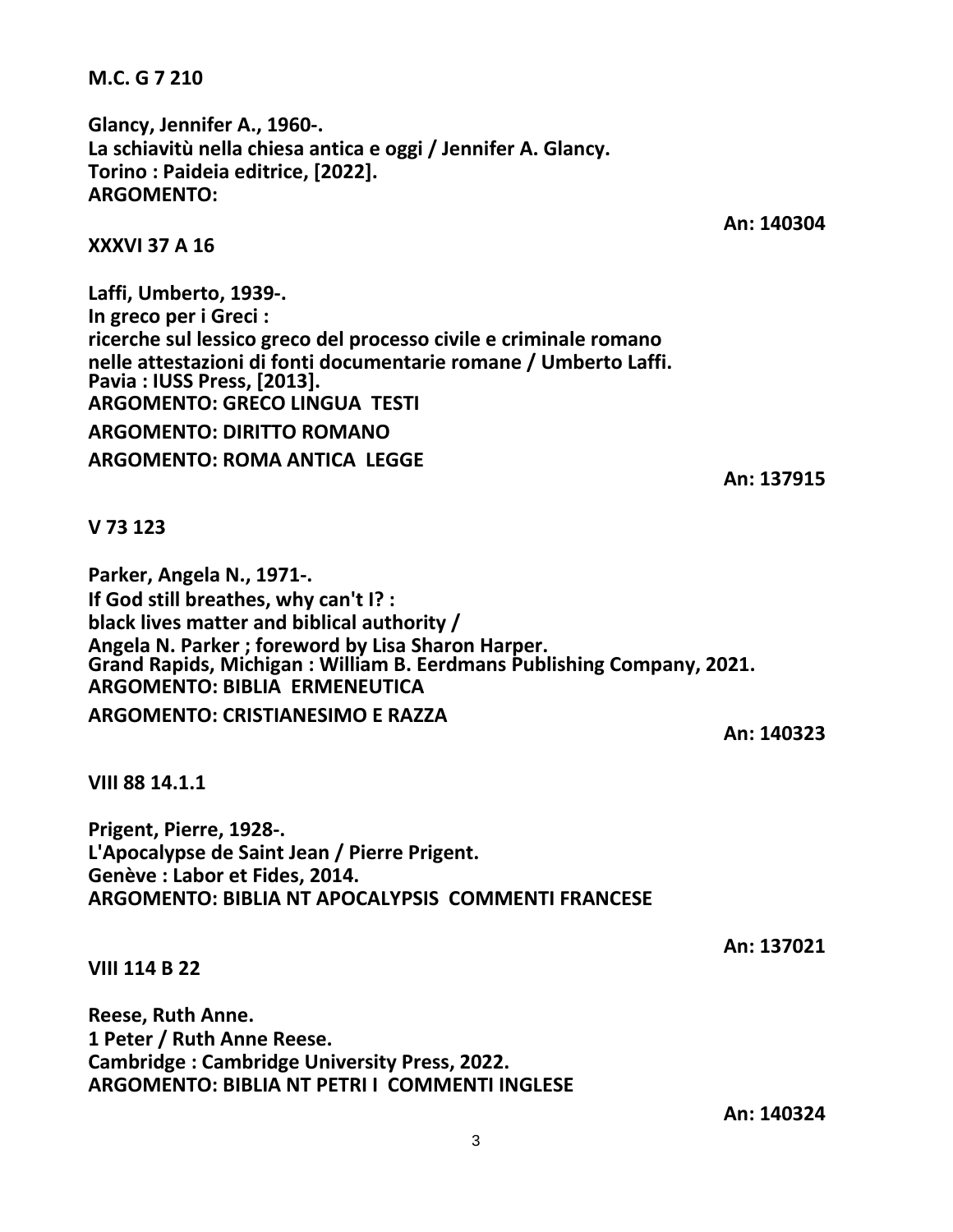**XXI 77 39**

**Rosik, Mariusz, sacerdote, 1968-. Church and synagogue (30-313 AD) : parting of the ways / Mariusz Rosik. Berlin : Peter Lang, [2019]. ARGOMENTO: GIUDAISMO E CRISTIANESIMO RAPPORTI ARGOMENTO: GIUDAISMO E CRISTIANESIMO STORIA**

**An: 140299**

## **XXVII 55 22**

**Staszak, Martin, O.P., 1959-. In Frage gestellt : die Interrogativsätze im biblischen Hebräisch und Aramäisch / von Martin Staszak, O.P. Leuven ; Paris ; Bristol, CT : Peeters, 2021. ARGOMENTO: EBRAICO LINGUA SINTASSI ARGOMENTO: ARAMAICO LINGUA SINTASSI**

**An: 140298**

## **M.C. P 20 6**

**Tronina, Antoni, sacerdote, 1945-. Komentarze biblijne z Qumran : od midraszu do peszeru / Antoni Tronina. Kraków ; Mogilany : The Enigma Press, 2020. ARGOMENTO: QUMRAN TESTI**

**An: 140212**

## **M.C. P 20 5**

**Tronina, Antoni, sacerdote, 1945-. Zwój Świątyni oraz pokrewne teksty z Qumran : adnotowany przekład z hebrajskiego 11QTemple, 4Q365a, 4QMMT, Nowa Jerozolima / Antoni Tronina. Kraków ; Mogilany : The Enigma Press, 2020. ARGOMENTO: QUMRAN TESTI ARGOMENTO: QUMRAN 4QMMT ARGOMENTO: QUMRAN 4Q364 367 ARGOMENTO: QUMRAN 11QT**